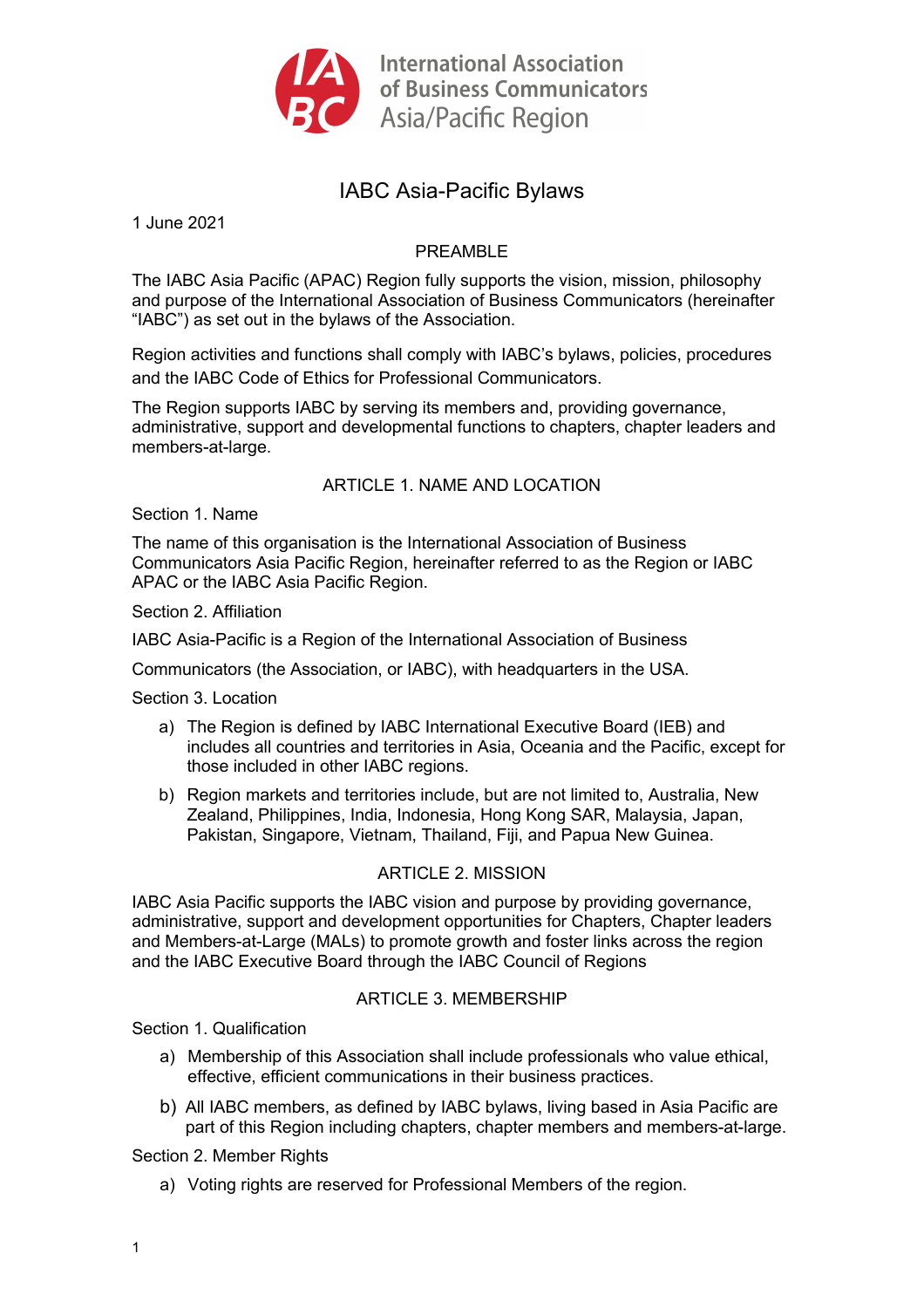

- b) Members are entitled to attending and observing all meetings of the Association in the region and meetings and sessions of all boards, committees, task forces, work groups and other subgroups. However, no Professional Member is entitled to addressing, interrupting or otherwise participating in such meetings without the express invitation of the Chair, committee or group leader, or the consent of the majority of the board, committee or group holding the meeting. The Region and its Chapters and other subdivisions may establish fees for some meetings.
- c) Members are not entitled to attending closed sessions of the Regional Board or any other governing group that have been closed in accordance with law, IABC policy or IABC bylaws.

Section 3. Duration of Membership; Resignation and Removal

- a) Membership is effective during the period for which dues have been paid.
- b) Any member may resign by submitting a written resignation to IABC Headquarters. All rights, privileges and interests of a member in or to the Association shall cease on termination of membership. No dues will be refunded to any Member whose membership terminates for any reason.
- c) Any member may be removed from membership by the IEB by a two thirdsvote. For any cause other than non-payment of dues, removal shall occur only after the member in question has been given at least 30 days' notice of the proposed termination and reasons for such termination. That member will have at least 15 days to respond in writing to IABC for submission to the IEB, which will then make a determination.

# ARTICLE 4. DUES

Section 1. Establishment of Dues

International dues are established and paid in accordance with IABC policy. All members may also pay applicable Region and Chapter dues. Members-At-Large do not pay Chapter dues.

Section 2. Region Dues

Regional dues are as established by the IABC APAC board and communicated to IABC via the Council of Regions.

Section 3. Refunds

No dues shall be refunded to any member whose membership terminates for any reason.

Section 4. Cancellation

Members who fail to pay their dues within two months after the due date shall be notified and thereupon lose all rights and privileges of membership.

# ARTICLE 5. ORGANISATIONAL STRUCTURE

Section 1. Administrative Year

The Region's administrative year shall begin when the incoming Region Board and officers begin their terms and shall end when the next Region Board and officers begin their terms the subsequent year.

a) This is from  $1<sup>st</sup>$  July to  $30<sup>th</sup>$  June to align with other IABC regions and the IEB's administrative year.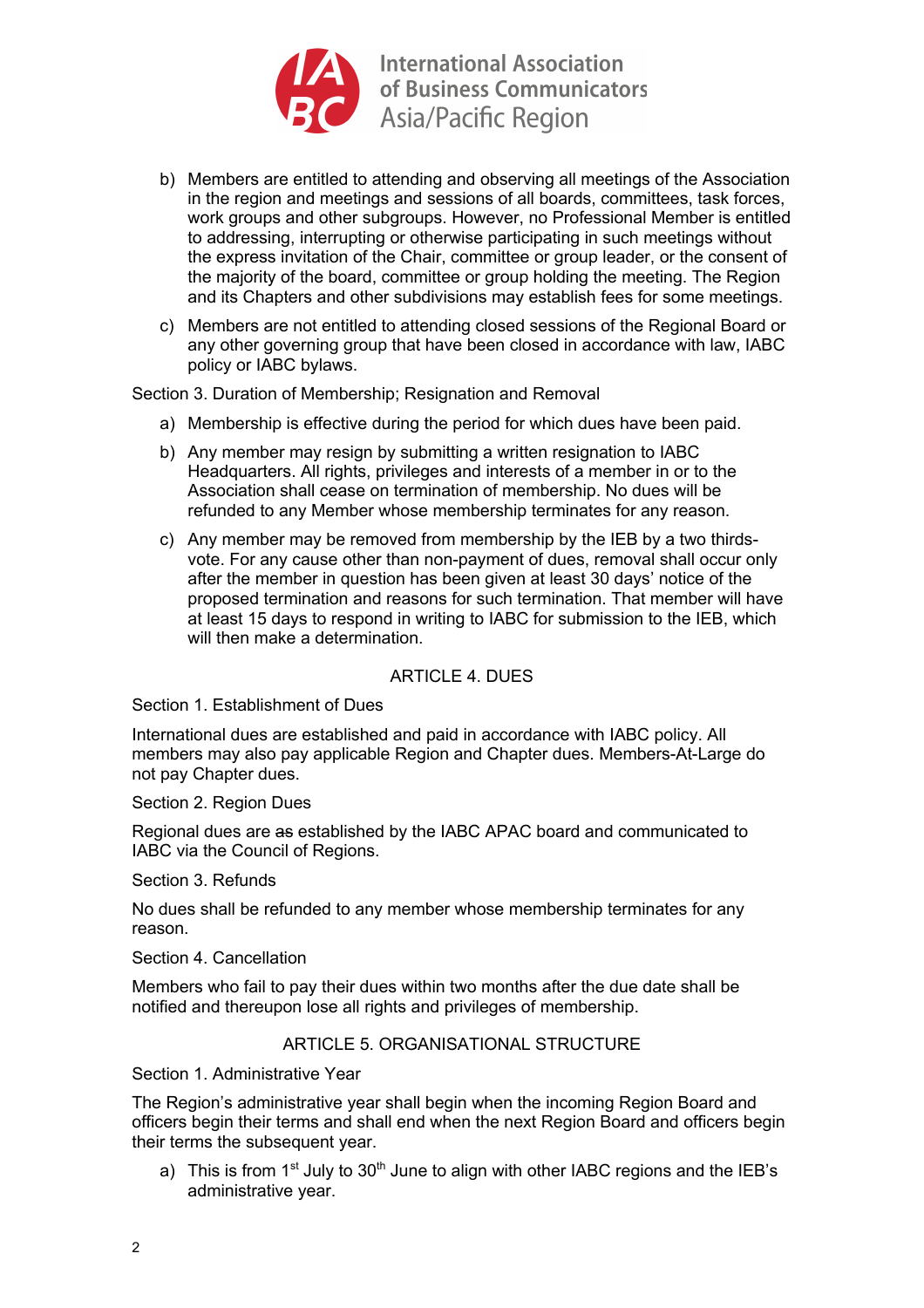

# Section 2. Chapters

- a) Chapters are groups of members meeting the requirements of and chartered by the IEB, are affiliated with IABC and are bound by its bylaws, policies, procedures, the IABC Code of Ethics for Professional Communicators, and the IABC Code of Conduct.
- b) Chapters may organise themselves to serve their members in any appropriate manner that does not contravene IABC bylaws, policies, procedures or the IABC Code of Ethics for Professional Communicators or and IABC Code of Conduct.
- c) Chapters must remain in good standing as defined by IABC bylaws, policies and procedures. The Regional Board may, by a two-thirds vote, revoke a Chapter's charter, as outlined in IABC APAC policy. If the Regional Board votes to dissolve a Chapter, this action is recommended to the IEB for confirmation.

#### Section 3. New Chapters

- a) A group of Members, meeting the requirements in IABC's bylaws and policies, may apply to the Regional Board for affiliation as a developmental IABC Chapter. Upon approval, it shall recommend the new chapter to the IEB for approval.
- b) Newly established chapters will enter into a developmental phase for up to two years. Developmental chapters must have at least 15 members and a board of directors. During the developmental phase, Developmental Chapters will not have voting rights. Developmental Chapters will be required to increase membership, recruit and retain a Chapter Board, and provide services for their members.
- c) If a Developmental Chapter is showing progressive growth its board can request that it move to the status of full chapter to Council of Regions. The Council of Regions will then make a recommendation for the IEB to approve the change of its status.

#### Section 4. Inactive Chapters

- a) The IEB holds the discretion to determine whether a chapter has become inactive. When a Chapter becomes inactive, all funds in its accounts revert to the Region to be held in escrow for a period of two years. A receipt for the funds will be sent to the appropriate chapter leader at the time, with notification to IABC International as well. If the Chapter reactivates within two years from the date it became inactive, and it can be demonstrated to the Regional Board that they have met the criteria for an active Chapter, the money will be returned to the Chapter. If the Chapter does not reactivate within two years, the money can be utilised as determined by the Regional Board.
- b) The active members from the chapter become Members-at-Large by default and are the responsibility of the APAC region.

# Section 5. Region

a) The Region shall organise itself to serve its members in any appropriate manner that does not contravene the bylaws, policies, or rules of IABC, the IABC Code of Ethics for Professional Communicators or the IABC Code of **Conduct**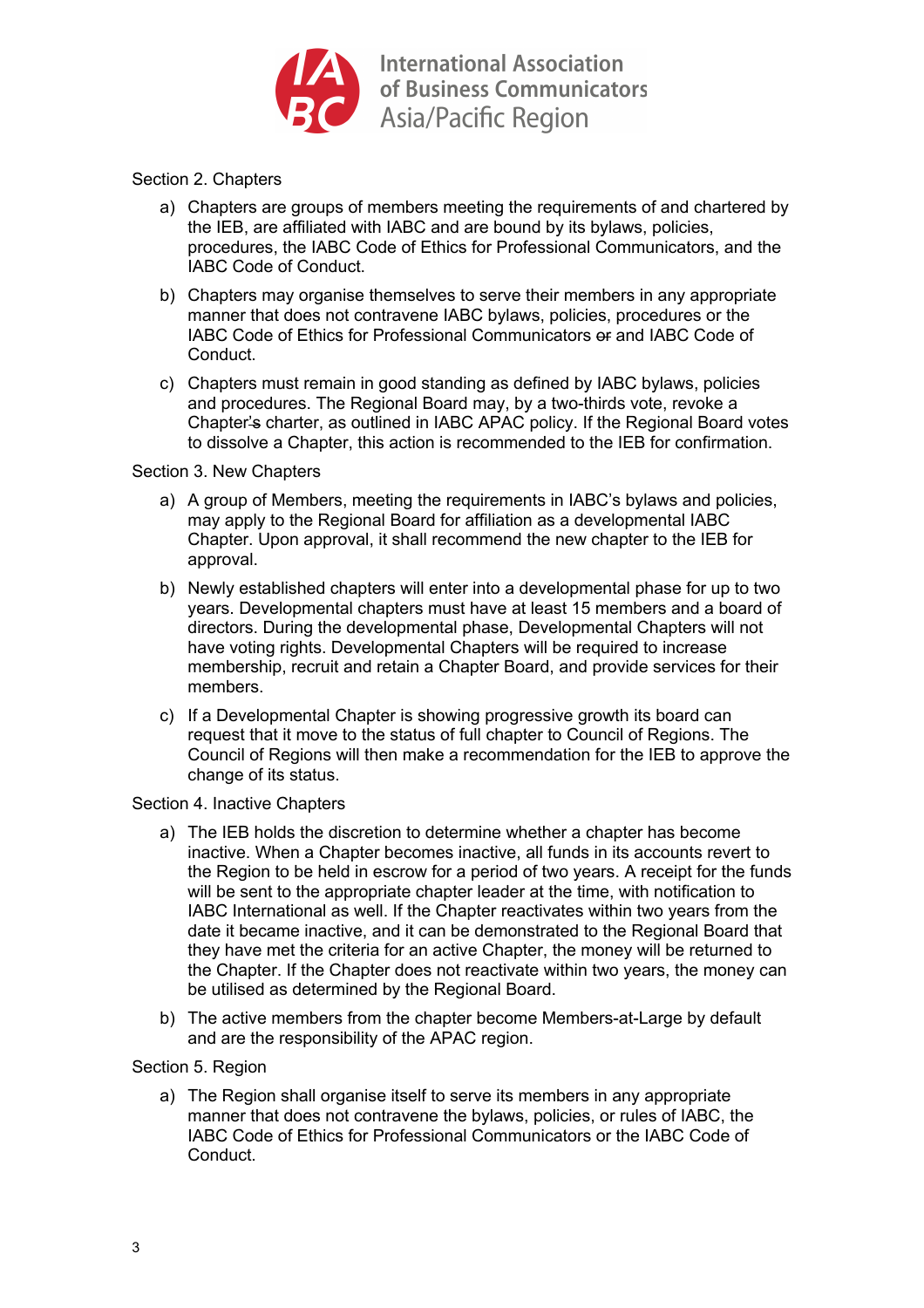

**International Association** of Business Communicators of Business Communia<br>Asia/Pacific Region

b) The Region shall remain in good standing, as defined by IABC bylaws, policies, and rules.

# Section 6. Affiliate Organisations

The Regional Board may recommend to the IEB, an affiliate organisation whose interests, objectives and activities are compatible with those of IABC. The Region Board should not claim a relationship representing IABC globally without approval though the Council of Regions and IEB.

# Section 7. Disciplinary Action

Any Chapter that fails to comply with IABC bylaws, policies, procedures, the IABC Code of Ethics for Professional Communicators or Code of Conduct may be subject to disciplinary action by a two-thirds vote of the Regional Board. Any disciplinary action taken by the Regional Board would be reported to the IEB for review and sanction, as provided in IABC policy.

# ARTICLE 6 MEETINGS

Section 1. Annual Meeting

- a) The Region shall conduct an Annual General Meeting (AGM) in June each year for election of Regional Board members and officers and to conduct region business.
- b) All Professional Members shall be eligible to vote on regional issues.
- c) The AGM may be held virtually to accommodate geographic constraints of the region.
- d) Advance electronic voting may be available to encourage greater participation of members in governance.

Section 2. Notice of Annual Meeting

- a) All members shall be sent written notice 14 days prior to the Annual General Meeting. The notice shall include the time, location (including virtual) and purpose of the meeting and a list of nominees for Regional Board positions.
- b) Notice shall be sent by email to all members in the Region following approval by the Regional Chair.

Section 3.Special Meetings

- a) The Board may call special meetings of the membership at any time by sending a written notice.
- b) A special meeting of the membership shall be held no less than 30 days after the presentation of a request for such a meeting, delivered to the Secretary or Chair and signed by at least 50 percent of the total voting membership.

Section 4. Voting

- a) Those eligible to vote at the Annual General Meeting shall be Professional, ( including Corporate, Group and 500 Club) Members of the region. Student members shall not be eligible to vote.
- b) Each Professional Member shall have one vote.
- c) In the event of a tie the Regional Chair shall have the casting vote.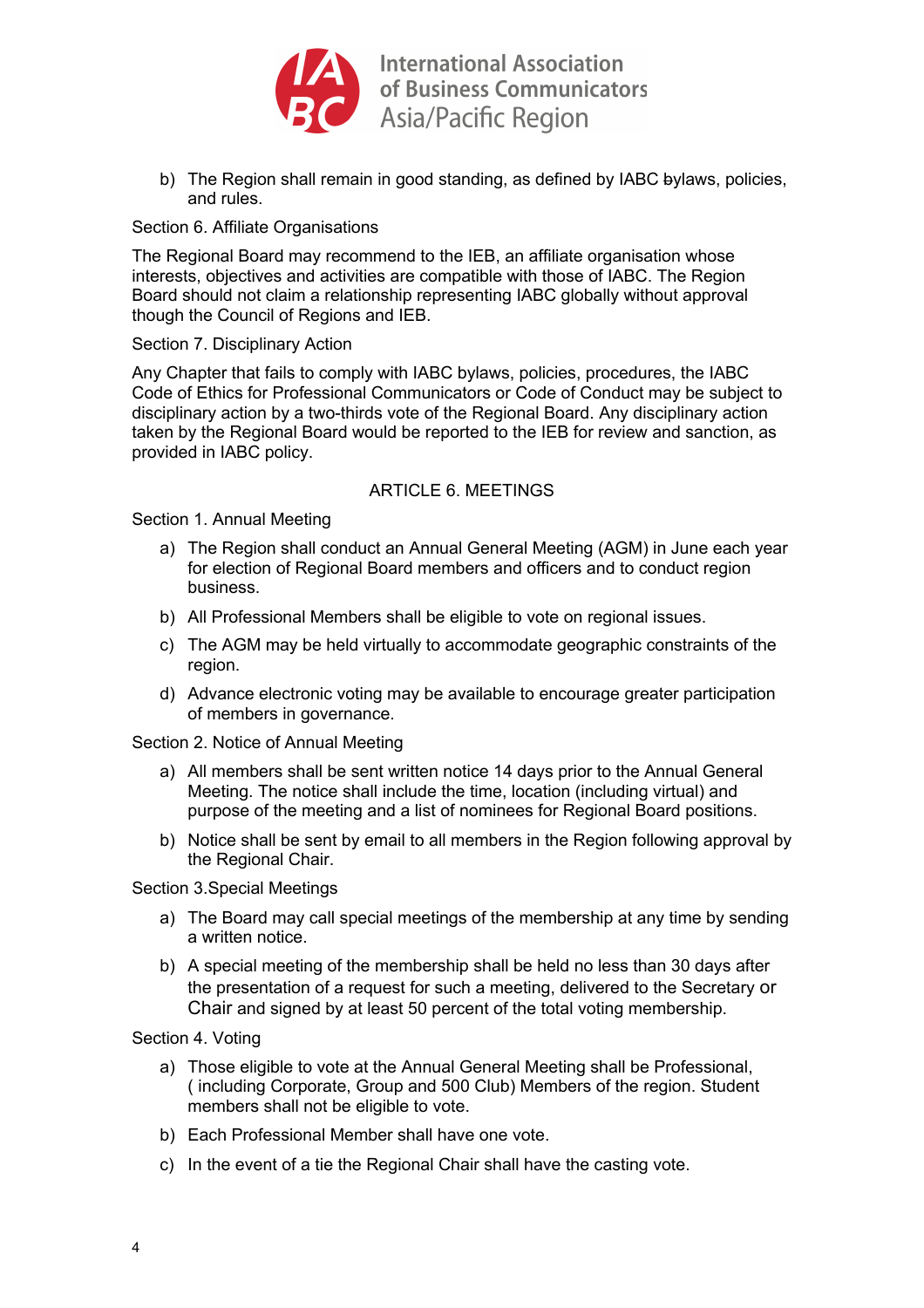

- d) When any law or these bylaws require a measure to be approved by two-thirds of those voting, the measure must be approved by two-thirds of the Members voting. Measures requiring a simple majority may be approved by a majority of the Professional Members voting.
- e) Voting on all matters, including amendment of bylaws and the election of the Regional Board directors or officers, may be conducted by virtually means by the Association
- f) In some exceptional circumstances proposals and board confirmation may be referred to the IEB for final approval.

Section 5. Postponement

The Region Board may, by a two-thirds vote, postpone any Annual General Meeting.

Section 6. Cancellation

The IEB may, by a majority vote, cancel or postpone any meeting of the Region for cause, except those called by a quorum of the membership.

#### ARTICLE 7. REGION BOARD

Section 1. Authority and Responsibility

- a) The Regional Board shall:
	- i. have supervision, control and direction of the affairs of the Association in the Region, which shall support and consult as a body on affairs, activities, needs, and problems of Chapters and members within the region.
	- ii. shall determine its policy or changes therein within the limits of these bylaws
	- iii. uphold the IABC Code of Ethics for Professional Communicators
	- iv. abide by IABC Conflict of Interest policy and IABC Code of Conduct
	- v. actively pursue the vision and purpose of the Association, and supervise disbursements of funds.
- c) The Regional Board may adopt such rules and regulations for the conduct of its business as it deems advisable and may delegate some of its authority and responsibility to the IEB or to other committees or persons.
- d) The Regional Chair may, at his or her discretion, assign special projects to members and designate their duties and responsibilities. Members managing special assignments shall, with the consent of the Regional Board, form committees, work groups or task forces of any size as necessary to accomplish their duties. Any such committee, work group or task force members shall be selected under guidelines adopted by the Regional Board and in accordance with IABC bylaws.
- e) Regional Board officers and directors shall exercise the operational authorities and responsibilities as defined in Article 12, Section 4 of the Association bylaws.

Section 2. Region Board Composition

The Region Board shall consist of: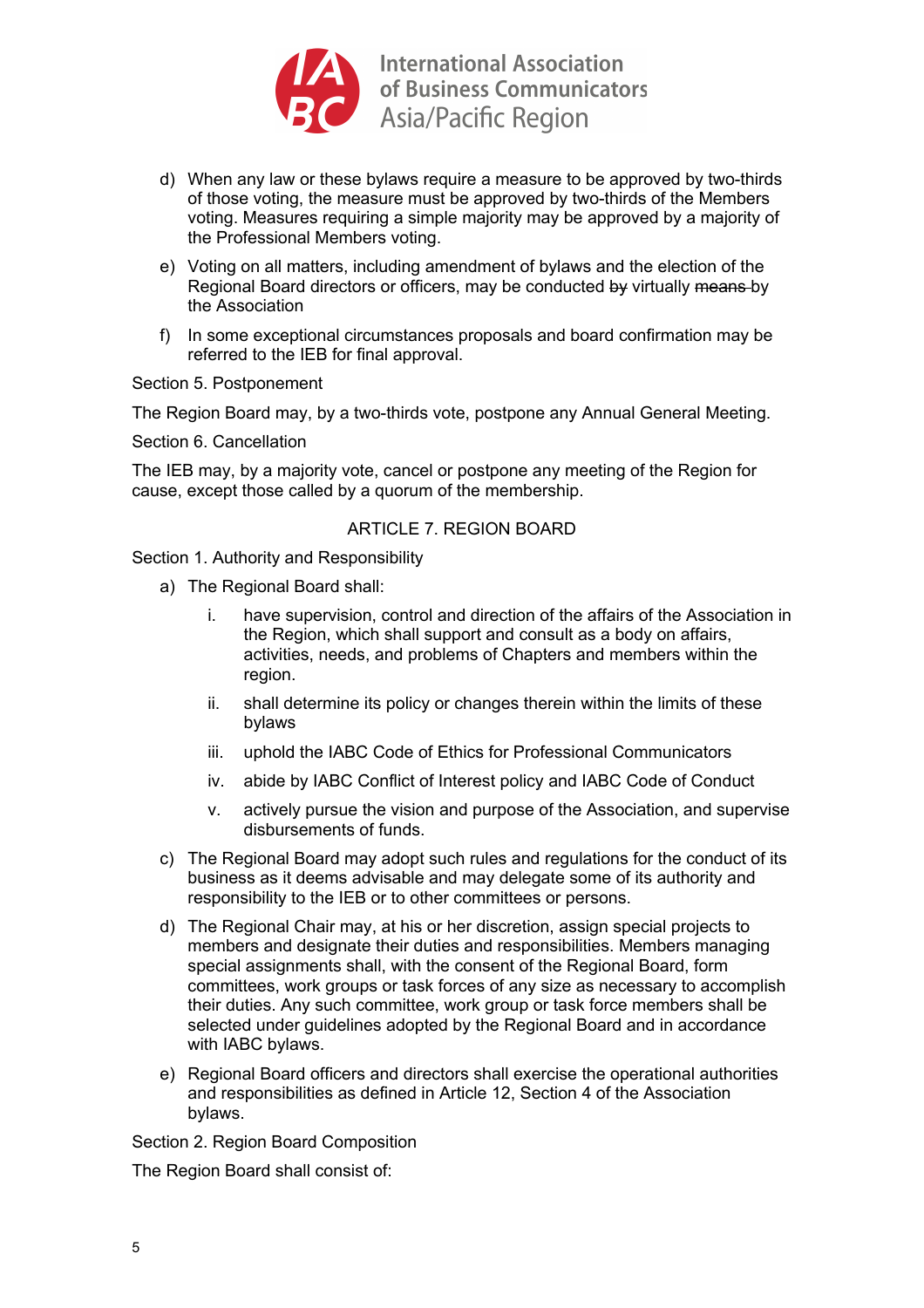

- An Executive Committee who may act on behalf of the Board between Board meetings and have primary responsibility for the strategic direction of APAC.
- The Executive Committee comprises Officers:
	- o Chair
	- o Past Chair
	- o Vice Chair
	- o Secretary, and
	- o Treasurer.
- Directors are responsible for specific portfolios:
	- o Member Communication
	- o Social Media
	- o Digital Communication
	- o Chapter Development
	- o Member-at-Large Outreach
	- o Partnerships
	- o Professional Development
	- o Recognition
	- o Certification, and
	- o Fusion Conference.

The Vice Chair may lead or supervise one of the portfolios.

The Regional Chair may appoint other Professional members to the Board for a specific purpose, including additional Directors with or without portfolio responsibility, subject to Regional Board approval.

Section 3. Quorum

- a) A quorum of the Region Board shall consist of a majority of its members. If a quorum is not present, the meeting may proceed and any action taken shall become valid if subsequently confirmed in writing of the Regional Board directors and officers. A simple majority of those voting shall suffice, except where otherwise required under these bylaws.
- b) With permission of the Regional Board Chair, Board members may participate in any Board meeting or any committee by means of video conference that enables all persons participating in the meeting to hear and speak with one another.

Section 4. Regional Board Meetings

- a) The Region Board shall meet every month throughout the year at such time and at such place as the Regional Board Chair may prescribe.
- b) To maintain compliance with the IEB Conflict of Interest policy, board members are asked to declare and disclose at the start of every board meeting any activity or association or other factor which may generate real or perceived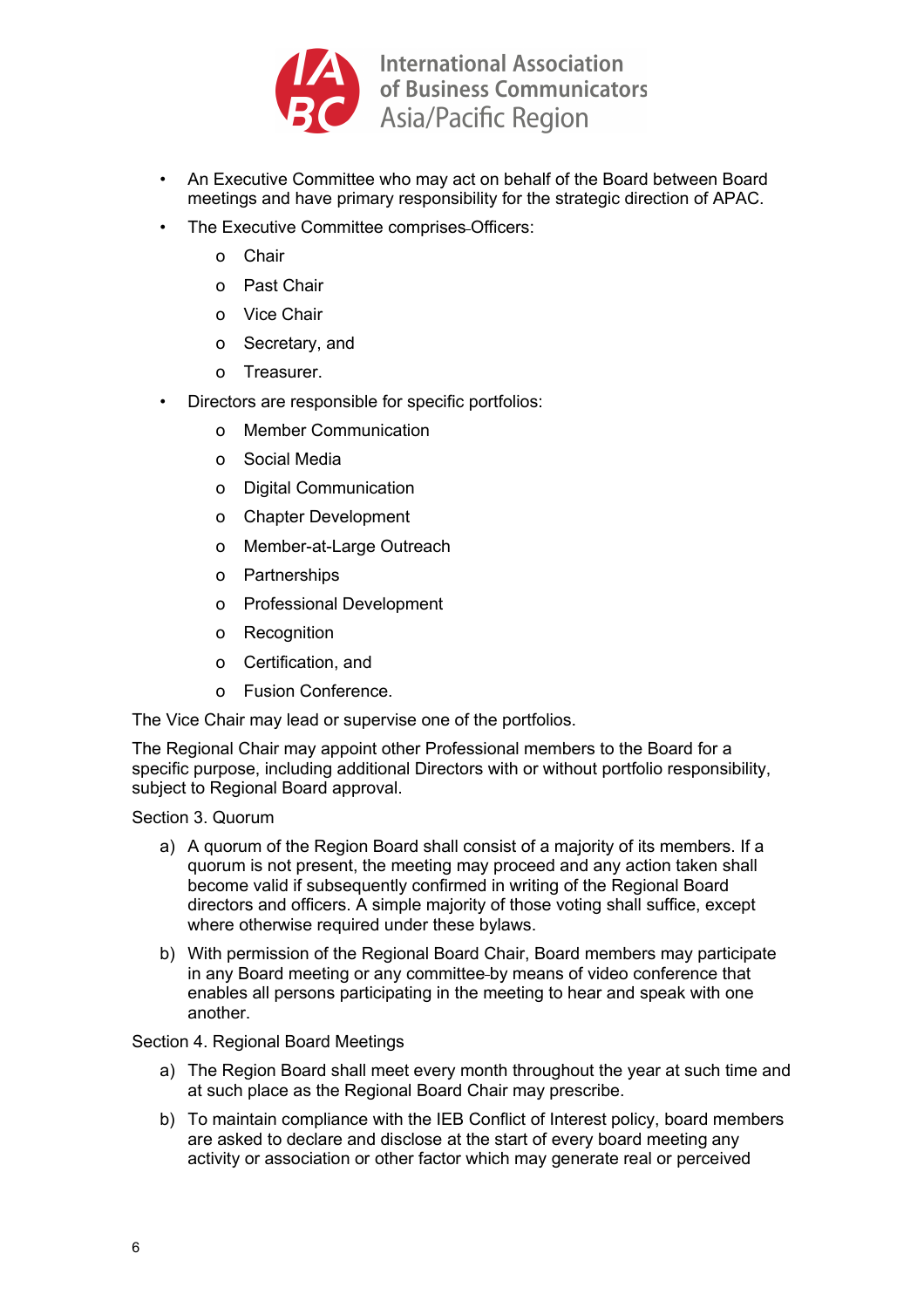

conflicts of interest which could affect their ability to perform their function, role or responsibility which they hold.

- c) Special Meetings may be called by the Regional Board Chair or at the request of two-thirds of the directors and officers.
- d) Region Board meetings will be scheduled at an agreed day/time each month by the Secretary with approval of the Regional Chair. Notice of special meetings shall be given to directors and officers not less than 72 hours before the meeting is held.
- e) No alternative member or director may be designated to vote or debate on behalf of, or otherwise take the place of, a director absent from any meeting of the Regional Board.
- f) No director who is unable to attend a meeting may grant a proxy to another member or to any other member.
- g) Each director has an equal vote.
- h) In the event of a tie the Chair shall have the casting vote.

Section 5. Closed Session

- a) The Regional Board may, at its discretion and when required by IABC policy or these bylaws, vote to hold closed sessions provided that the reason for the closed session and the individual vote of each Board member to hold the closed session are recorded in the minutes of the open session.
- b) The only persons entitled to be present during, or to review the records of, a closed session are those entitled to vote there. Others who, although not entitled to vote, are entitled or required under provision of IABC policy or these bylaws to be present at the meeting, and those invited by the Board Chair or with the consent of the Board.

#### Section 6. Compensation

No Board member shall receive any salary or compensation for his or her services. In some cases, Board members may be reimbursed for some out-of-pocket expenses and travel costs, or may receive scholarships and stipends, as agreed by the Board, and in alignment with Association policies.

# ARTICLE 8. REGIONAL BOARD OFFICERS AND DIRECTORS

#### Section 1. Qualifications

Professional Members in good standing who meet the required skillset shall be eligible for nomination for and election to the Board, provided they meet bylaw requirements.

Section 2. Nominations

- a) The current Vice Chair automatically succeeds to Chair and the current Chair automatically succeeds to Past Chair.
- b) The Nominating Committee (Article 9 Section 1) shall nominate candidates for remaining Regional Board positions.
- c) Nominees may self-nominate.
- d) Directors who are completing their term on the Region board can nominate for another one or two-year term indicating their preferred portfolio, via the open call. These Directors do not need to supply referees in their nomination.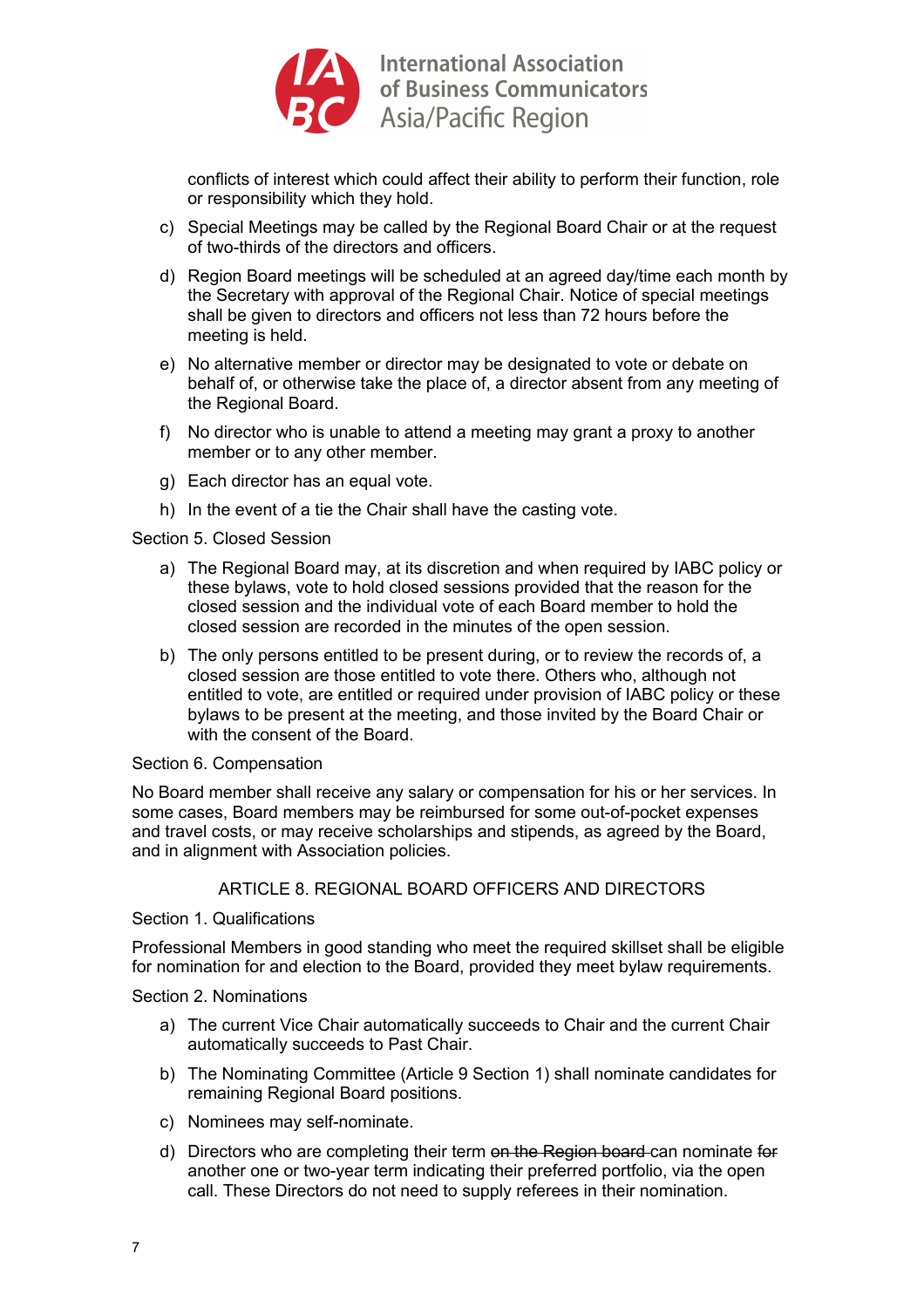

Section 3. Term of Office

- a) The Chair shall serve a single one-year term, or until a successor is duly elected and qualified.
- b) The Vice Chair shall serve a one-year term with automatic succession to Chair.
- c) The Chair shall serve a one-year term with automatic succession to Past Chair.
- c) The Past Chair will serve a one-year term and may be elected to a subsequent role as a Director or Secretary or Treasurer.
- d) The remaining Directors shall serve a one-year or two-year term and may be elected for subsequent consecutive terms, or to a different portfolio, including the Vice Chair role.

Section 4. Duties of Officers and Directors

The Officers of the Region Executive shall be a Chair, Vice Chair, Past Chair, Secretary, and Treasurer. These Officers shall perform the duties necessary to the office or as prescribed the IEB, these bylaws, IABC policy and the parliamentary authority adopted by IABC.

#### **Chair**

The Chair is the chief elected officer of the Region and will:

- Exercise general supervision over executive affairs of the Region, and lead with integrity and ethical conduct, and in compliance with IABC Code of Conduct and Conflict of Interest policies.
- Preside all Annual and Special Meetings of the Region.
- Preside all Board meetings.
- Appoint and serve as an ex-officio member of all committees.
- Appoint all committee chairs, except as otherwise provided by these bylaws.
- Represent the Region at the IABC Council of Regions, IEB Nominations Committee and other meetings.
- Serve on the Finance Committee and help to ensure that all regional monies are managed responsibly.
- Represent or appoint a representative of the Region at meetings of other organisations and at public affairs.

# **Vice Chair (with automatic succession to Chair)**

The Vice Chair shall have duties assigned by the Chair and by these bylaws likely including the below:

- Represent/Act in the absence of the Chair.
- Lead with integrity and ethical conduct, and in compliance with IABC Code of Conduct and Conflict of Interest policies.
- Lead long-range planning activities/strategy development for the Region.
- Oversee one of the program portfolios of the Region, as required.
- Serve on the Regional Nominating Committee.
- Serve as an ex-officio of all standing committees.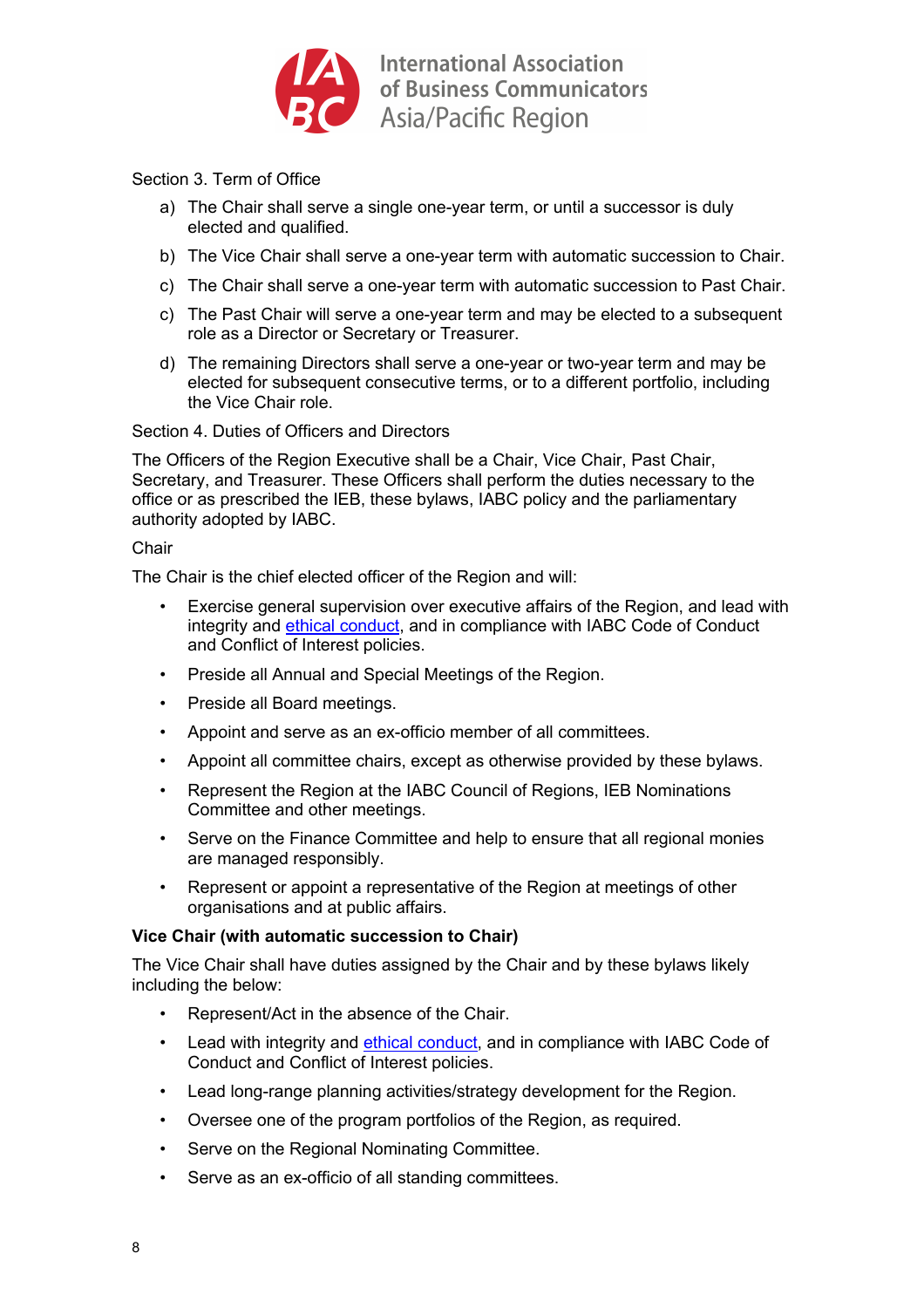

- Serve on the Finance Committee and help to ensure that all regional monies are managed responsibly.
- Represent the Region on the IABC Leadership Institute Program Advisory Committee.
- Receive all business cases requesting funding and coordinate their consideration with the Finance Committee.

# Past Chair (the previous term Chair)

The Past Chair shall carry out all duties as directed by the Chair to a high-standard, likely including the below:

- Duties as assigned by the Chair and by these bylaws.
- Lead with integrity and ethical conduct, and in compliance with IABC Code of Conduct and Conflict of Interest policies.
- Chair the Regional Nominating Committee.
- Lead identification and nomination of candidates for the Regional Board.
- Provide strategic counsel to the Regional Executive Committee and Board.
- Serve on the Finance Committee and help to ensure that all regional monies are managed responsibly.
- Help identify members to participate in Regional and International-level committees and work groups.
- Represent the Region on the IABC Nominations Committee for international committees and taskforces.
- Work alongside the Chapter Development Director to facilitate chapter liaison responsibilities for each board member.

# Secretary/Governance Director

The Secretary/Governance Director shall carry out all duties as directed by the Chair to a high-standard, likely including the below:

- Duties assigned by the Chair and bylaws.
- Lead with integrity and ethical conduct, and in compliance with IABC Code of Conduct and Conflict of Interest policies.
- Keep a record of all the proceedings of the Region.
- Sign all certified copies of acts of the Region.
- Maintain official record books, bylaws, policies, procedures, and other documents; prepare meeting notices and orders of business, maintain document management system.
- Assist in administrative duties as assigned by the Chair.
- Serve as a primary chapter liaison for 1-2 chapters (as needed).

Treasurer/Finance

• The Treasurer/ Finance Director shall serve as chief financial officer of the Region and Chair of the Finance Committee.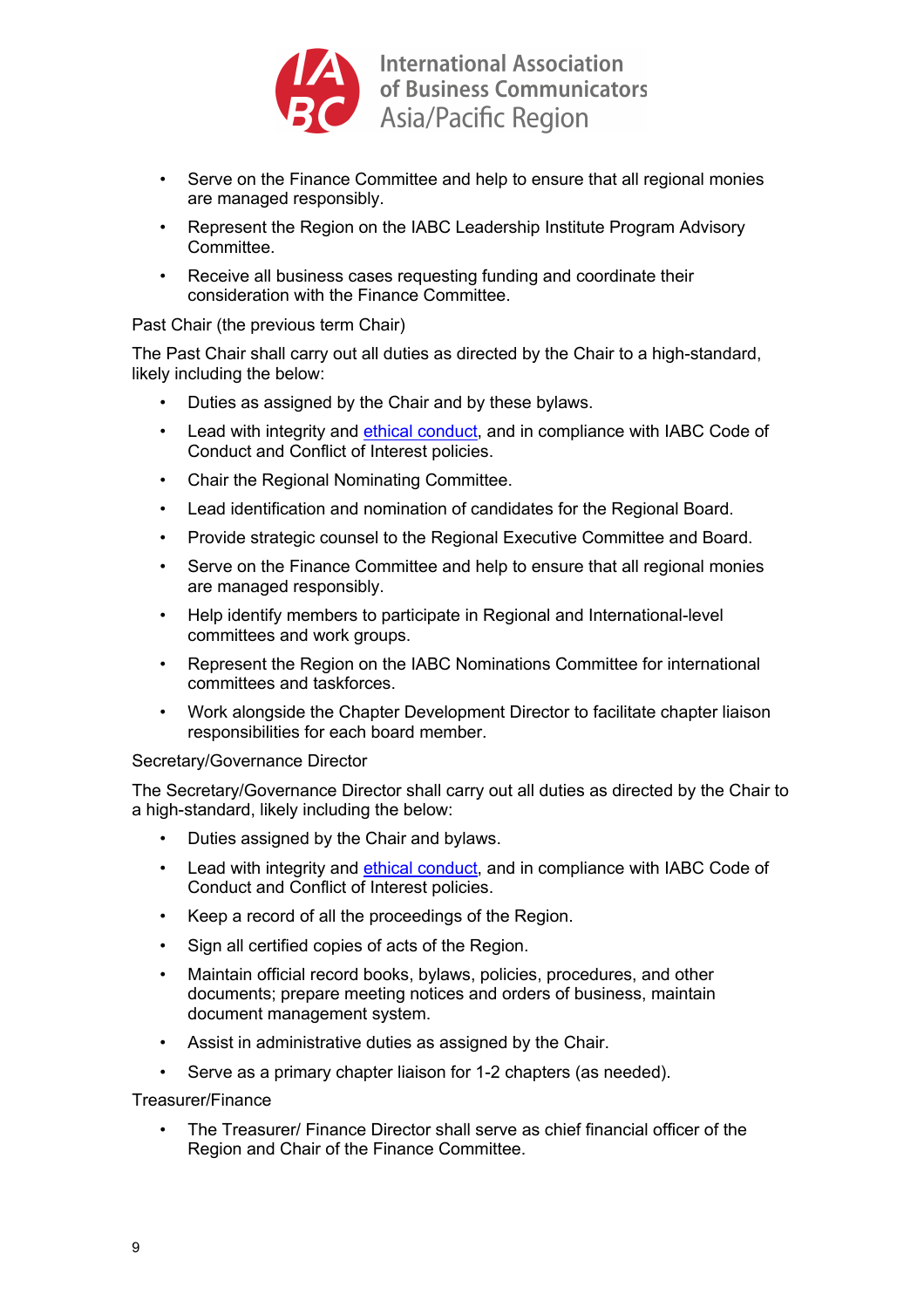

- Lead with integrity and ethical conduct, and in compliance with IABC Code of Conduct and Conflict of Interest policies.
- Duties assigned by the Chair and bylaws.
- Prepare an annual budget for the region.
- Prepare full and interim financial reports as directed by the Region Board.
- Liaise with HQ Finance to help all region-chapters meet their annual reporting requirements.
- Ensure that all regional monies are managed responsibly and with the best interest of all Asia-Pacific members in mind.
- Co-ordinate audit by independent third party as required
- Sign all certified copies of acts of the Region.
- Be responsible for the deposit, safekeeping, and disbursement of the funds of the Region.
- Maintain records concerning receipts, expenditures, and assets of the Region.

Directors are responsible for program portfolios.

Directors shall have duties assigned by the Chair and may establish committees, work groups or task forces to assist them in carrying out such duties.

Portfolios may be added or deleted from the board by a majority vote by the Region Board.

Each Director shall:

- Lead with integrity and ethical conduct, and in compliance with IABC Code of Conduct and Conflict of Interest policies.
- Be the chair of relevant committees, work groups and task forces; keep records of their activities; report regularly to the Board on progress.
- Develop, manage and implement plans for their specific portfolio.
- Prepare portfolio papers for monthly board updates as required, a minimum of quarterly for noting, discussion or decision.
- Request funds (with business case) from the Regional Board for portfolio related activities.
- Serve as liaisons to a chapter and where appropriate Regional committees, work groups and task forces.
- Actively participate in meetings and Annual General Meeting.

Section 5. Qualifications for Office

Any Professional Member may be nominated for any Region office. However, only Professional Members in good standing shall be eligible for election to office, provided they meet Bylaw requirements and competency criteria required by the Board.

Section 6. Officer and Director Election

Officers and Directors shall be elected at the Regional's Annual General Meeting. The officers and directors shall take office upon ratification by a majority of Professional Members voting and hold office until replaced by their duly elected and qualified successors.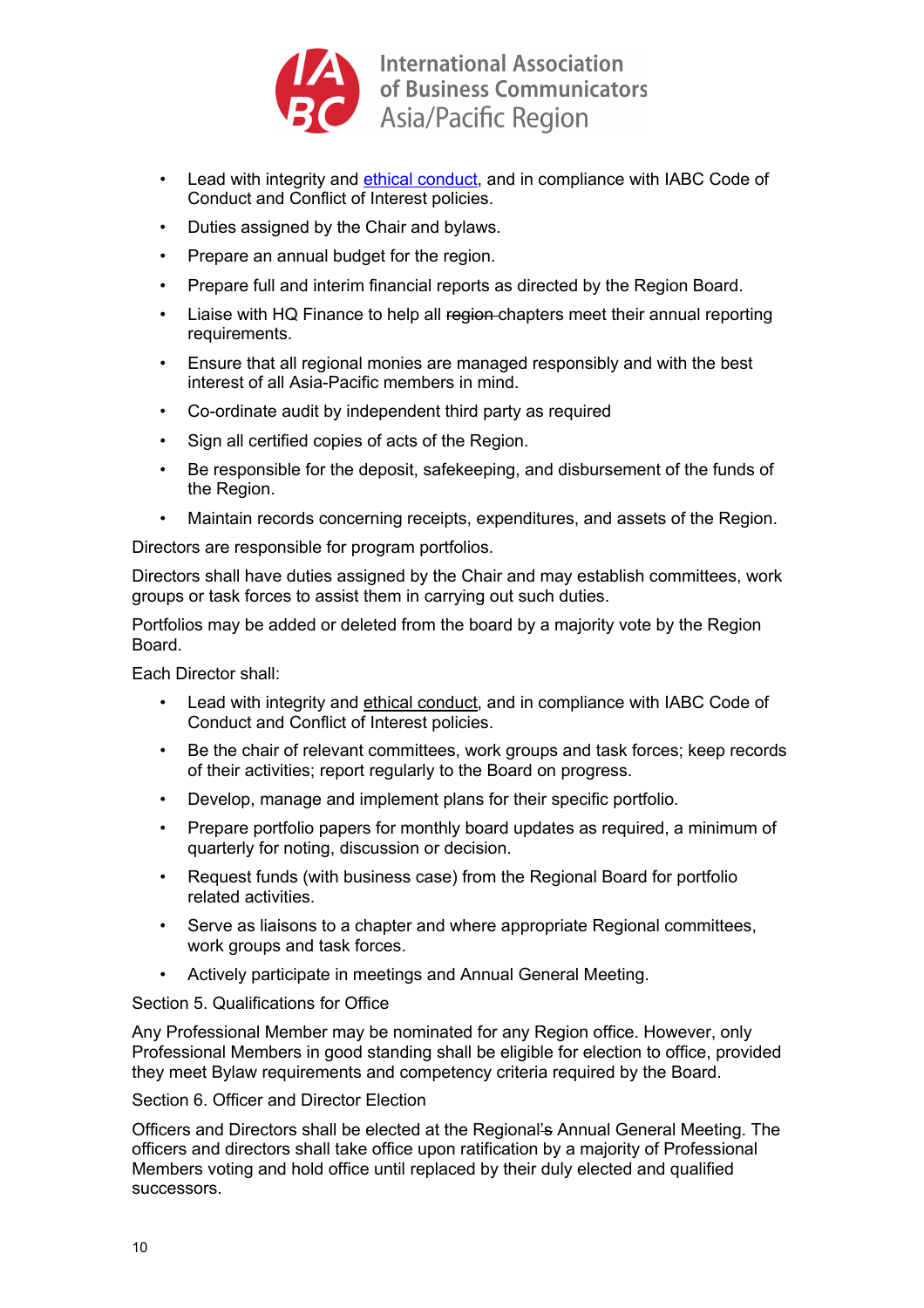

Section 7. Officer and Director Vacancies, Removal and Resignations

- a) Vacancies in any elective office or directorship shall be filled for the balance of the term by the Regional Board at any meeting, in accordance with provisions in IABC policy.
- b) The Regional Board, at its discretion and following IABC policy, may, by twothirds vote, remove any officer or director.
- c) Any board member who misses three meetings in a term or is not meeting their portfolio obligations may be asked by the Executive Committee to step down/resign.
- d) Any Officer or Director may be removed for behaviour or remarks that are illegal, contrary to IABC's commitment to being an equal opportunity association or otherwise in conflict with IABC's values and standards of professional conduct.
- e) Any Director may resign at any time by giving written notice to the Regional Chair and such resignation shall result in the resignation from other Committees on which the Director may serve.

# ARTICLE 9. REGIONAL BOARD NOMINATIONS

# Section 1. Nominating Committee Composition

The Regional Board Chair shall appoint a Nominating Committee comprising Executive Committee and an independent IABC member. The independent member may include any of the: Directors, Chapter Leaders and/or Member-at-Large Representatives, members of the IEB, members of other Regional Boards. The Nominating Committee is chaired and coordinated by the Regional Board Past Chair.

Section 2: Slate of Nominees

- a) The Nominating Committee will determine the slate of nominees after evaluation based on criteria and the requirements for the Board.
- b) Nominations will be formally offered to each nominee by the Nominations Committee Chair before it is presented to the Board for approval.

#### Section 3. Nominee Screening

The Nominating Committee shall screen candidates under guidelines adopted by the Regional Board, primarily on the basis of competency criteria established by IABC, with consideration for geographic, cultural, demographic and professional diversity, and shall present its slate to the Board for approval.

#### Section 4. Proxy

No Nominating Committee member unable to complete their duties may self-select a proxy. The member must notify the Vice Chair and an alternate will then be selected.

Section 5. Nominee presentation

- a) The Nominating Committee shall present its slate to the Board for approval before member notification.
- b) Members may express their approval or dissent of the slate by advance electronic voting or at the AGM. Nominees will be confirmed by a majority of voting members.

Section 6. Member Notification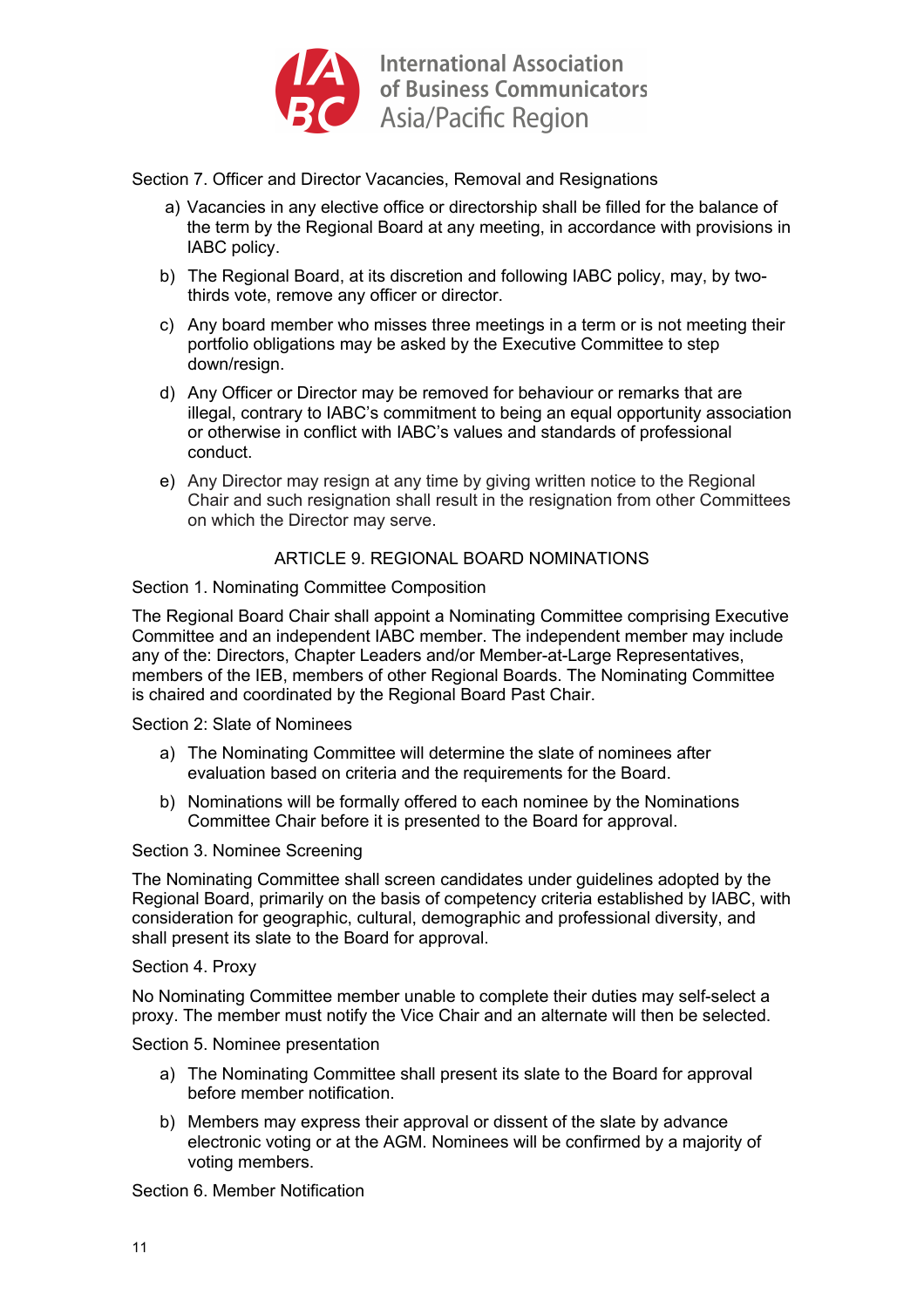

Notification of the approved slate shall be delivered to all Members within the Region, along with the notice of the Annual General Meeting at least 14 days before the Annual General Meeting.

# ARTICLE 10. COMMITTEES

Section 1. Selection Criteria

Committee, work group and task force members, however designated, shall be selected primarily on the basis of the competency criteria established by IABC, with consideration for geographic, cultural, demographic and professional diversity. Except as otherwise provided by these bylaws, the Regional Board Chair shall appoint chairpersons of all committees, work groups and task forces, however designated.

Section 2. Standing Committees, Special Committees and Taskforces

- a) The Regional Board Chair shall appoint committees, subcommittees, task forces, work groups or advisory bodies, however designated, as are necessary and which are not in conflict with other provisions of these bylaws and shall prescribe their duties.
- b) The Regional Board may delegate to any such committee any of its powers, subject to any rules and procedures imposed therein from time to time.
- c) Committee members shall serve at the pleasure of the Regional Board, without remuneration. All such committees, subcommittees, task forces, work groups or advisory bodies, however designated, shall be accountable to the Board as defined in IABC policy.

# ARTICLE 9. FINANCE

Section 1. Authority

The Regional Board shall have supervision, control and direction of the receipts, expenditures and assets of the Region.

Section 2. Fiscal Year

The fiscal year of the Region is in line with IABC 1 January  $-31$  December. Any change of the fiscal year shall require approval at the Annual General Meeting.

Section 3. Budget

The Board shall adopt in advance of each fiscal year an operating budget covering all activities in the region.

Section 4. Operating Reserve Fund

The Board shall develop policies and shall retain or develop financial reserves it deems adequate to provide reasonable financial stability of the region and in continuity of regional operations. The amount of the Operating Reserve Fund shall be reviewed annually by the Finance Committee and ratified by the Region Board.

Section 5. Annual accounts

The accounts of the Region shall be prepared annually by in accordance with IABC policy and procedures.

Section 6. Audit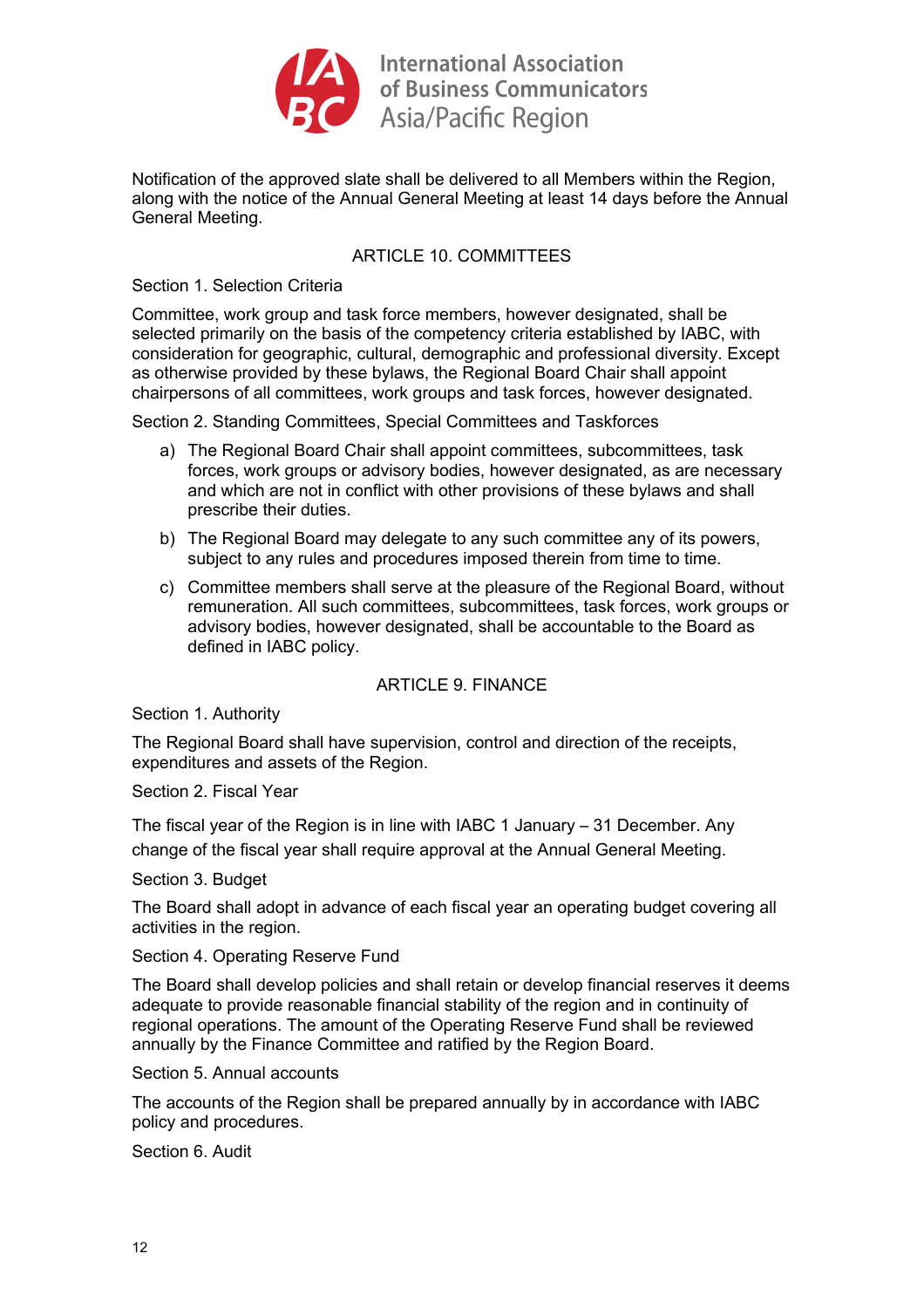

The accounts of the Region shall be audited at least every three years by a Certified Accountant, approved by the Board who shall provide a report to the Region membership and to IABC. The audit report shall be approved by a simple majority vote at the Region's Annual General Meeting.

# ARTICLE 10. OPERATIONS

Section 1. Parliamentary Authority

Region meetings and procedures shall be regulated and controlled according to Roberts Rules of Order (Revised) for parliamentary procedure, except as otherwise provided by these bylaws.

# **Section 2. Function**

The Region will at a minimum, fulfil the roles that are outlined in IABC's Bylaws, Policy Manual and the Regional Affiliation Agreements and:

- a) Serve as the coordinating body for activities, needs, and issues within the Region.
- b) Provide support and services for Chapter leaders and take ownership of Members-at-Large within Regions.
- c) Produce and execute an annual plan to promote Region growth.
- d) Consolidate issues from the Region, communicate them to the IEB, and provide feedback and information on issues under consideration by the IEB.
- e) Serve as the link among members, Chapters, Region, and the IEB through the participation of Region Chairs in IABC's Council of Regions and their interaction with an IFB liaison
- f) Provide a forum for sharing best practices among Chapters in the Region.
- g) Elect a Region Chair and appropriate leadership through a transparent open call that allows all regional members the opportunity to participate and apply.
- h) Promote business communication ethics aligned with the IABC Code of Ethics. Promote diversity and inclusion and the code of conduct to create a representative board and safe spaces for all members.

Section 3. Policies.

- a) The Region and its members shall abide by the IABC Code of Ethics for Professional Communicators, IABC Code of Conduct and by the bylaws and policies of the Region and of IABC.
- b) The Board may establish rules, regulations and policies and may maintain a policy manual and/or Terms of Reference relating to governance, management, operation and administrative procedures of, and provision of services and conferring of honours, by the Region. These rules, regulations or policies shall in no instance contravene or be inconsistent with law, these bylaws or the rules, regulations or policies of IABC.

# Section 4. Duties of Officers, Directors and Others

Every director or officer of the Region, in exercising the powers and discharging the duties of a director or officer, shall act honestly and in good faith in the best interests of the Region and shall exercise the care, diligence and skill that a reasonable, prudent person would exercise in comparable circumstances.